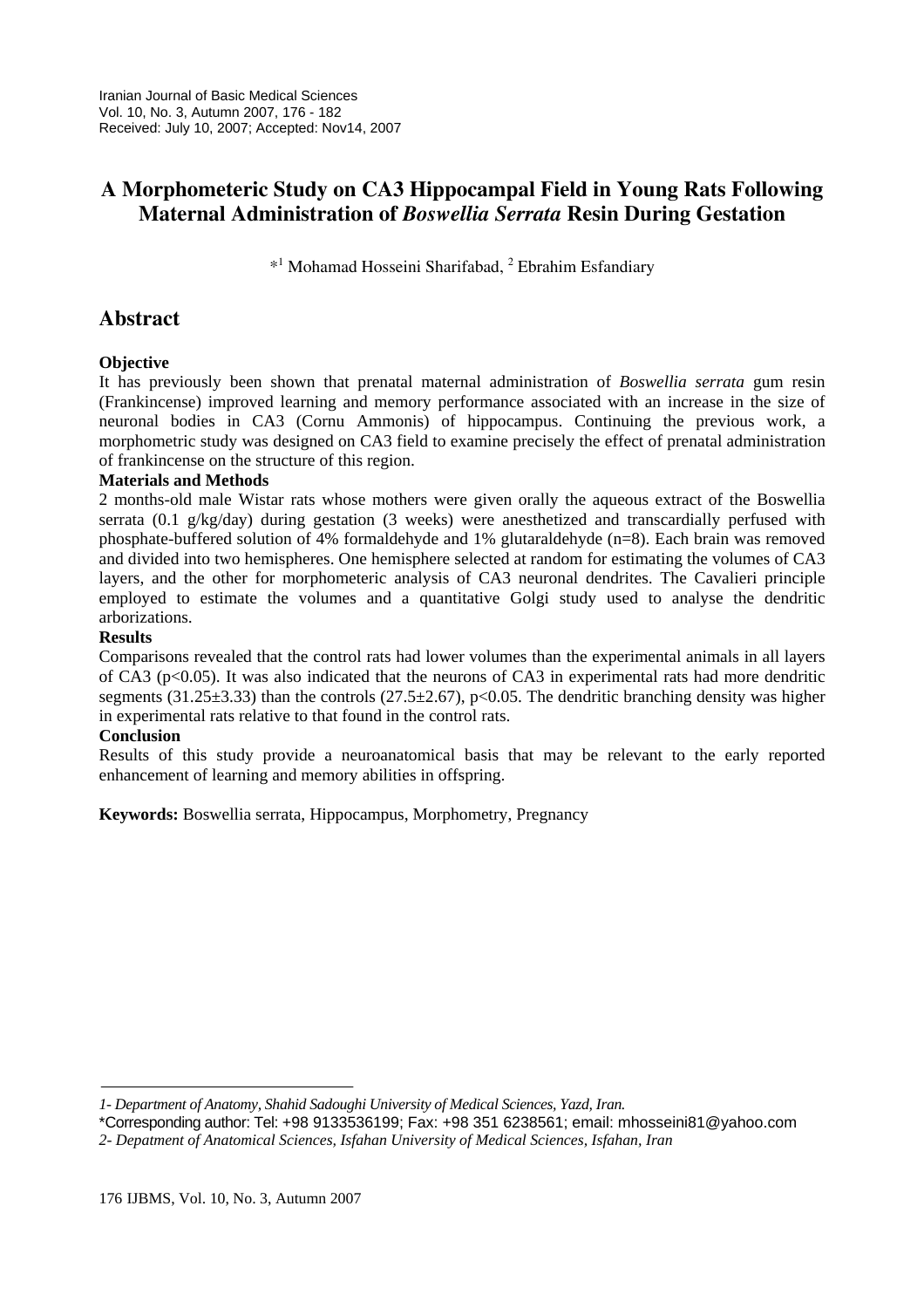### **Introduction**

The *Boswellia* species (Burseraceae), which are trees native to Ethiopia, Somalia, India, and the Arabic peninsula, produce a gum resin that is known as olibanum (frankincense). The resin of *Boswellia serrata* has been traditionally applied in folk medicine for centuries to treat various chronic inflammatory diseases. Experimental data from animal models and studies with human subjects confirmed the potential of *Boswellia serrata* extracts for the treatment of not only inflammation but also of cancer (1, 2). An investigation of Boswellia's analgesic and psychopharmacologic effects noted that it "was found to exhibit marked sedative and analgesic effects" in animals (3).

However, Iranian traditional literature referred to frankincense as a herbal drug for increasing memory power. It is also suggested that pregnant women may improve the learning and memory abilities in their child by consuming frankincense (4). It has previously been shown that the offsprings whose mothers were administrated frankincense, during gestational period, had better learning and memory performance (5) associated with an increase in the somal volume of hippocampal neurons in CA3 (Cornu Ammonis) (6). It has been well known that the hippocampus is a sensitive region of the brain with high plasticity involving in certain aspects of learning and memory (7). The hippocampal circuit integrity is crucial for learning and memory (8). The dendritic systems are the functional core of neuronal ensembles as they represent almost 90% of the receptive surface of neurons. There is also substantial evidence that organization of neuronal receptive surfaces is crucial for integration and transfer of information at the synaptic level (9).

On the basis of this background, in continuing the previous work, the volumes of the CA3 hippocampal field, i.e. Stratum oriens, Stratum pyramidale and Stratum radiatum lacunosum molecular (Figure 1) and their dendritic arborizations examined, in the young male rats whose mothers were administered with frankincense during gestation for 3 weeks. The Cavalieri principle (10), an unbiased stereological method, employed to estimate the volumes and a quantitative Golgi study was used to analyse the dendritic arborizations.

## **Materials and Methods**  *Animal and Treatment*

Two months old female Wistar rats (from animal house of Isfahan Medical Faculty - Iran) weighing 200 to 220g were used. They were kept in a controlled animal room at a temperature of 22-24  $^{\circ}$ C, with a 12 - hours day / night cycle (light on at 07.00–19.00 hours) and provided food and water ad libitum.

One week after adaptation to environment, one male Wistar rat was put into each cage containing two females. All pregnant dams assigned randomly to control and experimental groups. Animals in the experimental group were given the aqueous extract of Boswellia gum resin in a daily dose of 0.1 g/kg body weight during gestation (3 weeks). The Control animals received a similar volume of saline. The olibanum resin with certified botanical origin, *Boswellia serrata*, purchased from Gol darou (Isfahan, Iran). The aqueous extract of Boswellia gum resin was prepared in pharmacognosy laboratory of pharmacy faculty of , Isfahan University of Medical Sciences (for drug preparation see ref. 11). Drug and saline were administrated orally (by feeding needle).

On the day 21 after birth, all offspring were weaned, female and male offsprings were separated and housed, four in each cage. A maximum of two males were taken from each litter to remove any "litter effects" (12).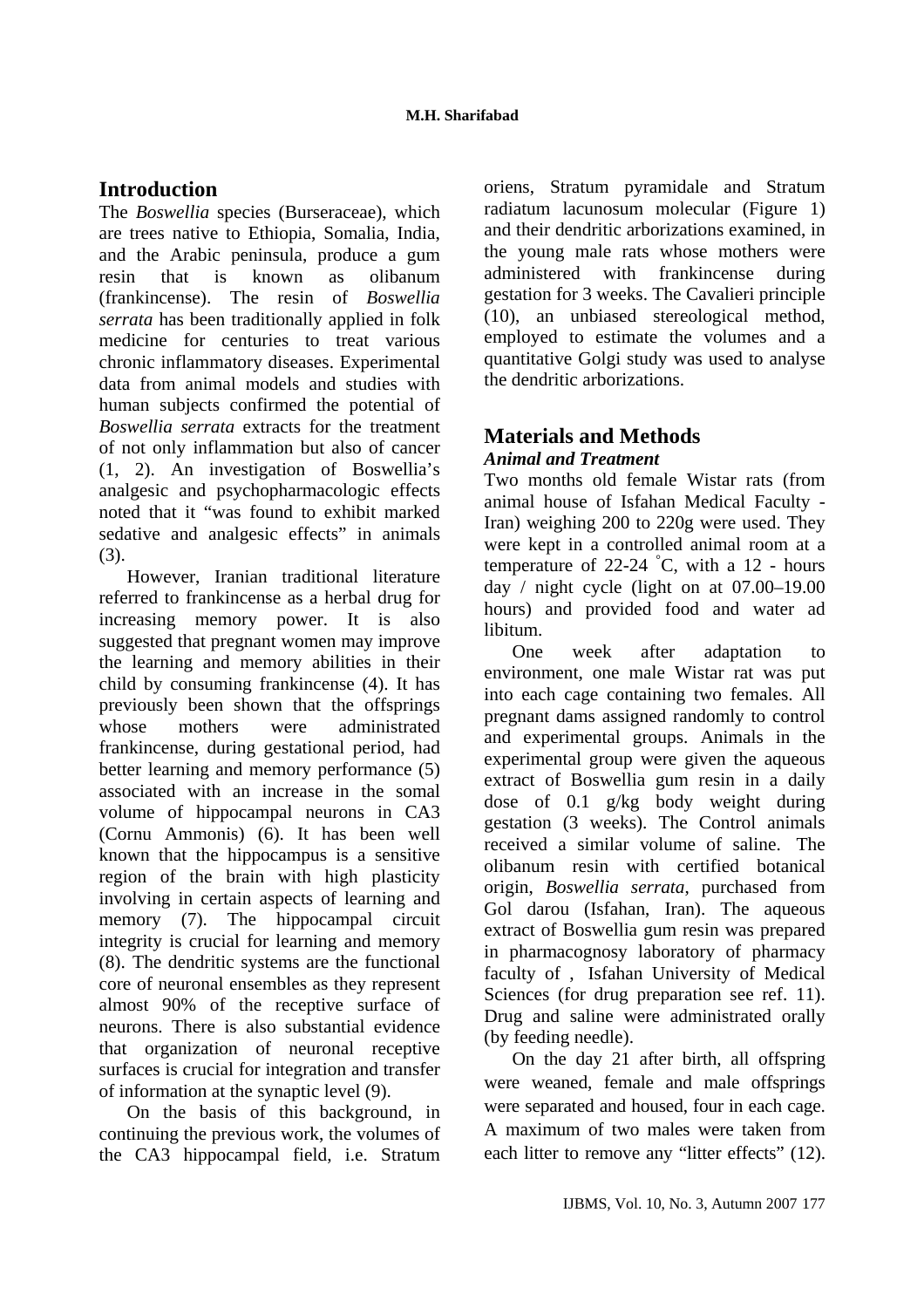The animals exposed to normal animal room conditions until testing at 2 months of aging. Animal cares and handling were in accordance with the rules approved by Local Research Council on Isfahan Medical University of Iran.

### *Histological procedures*

Rats were deeply anesthetized with urethan (Merk -Germany) and transcardially perfused with a phosphate-buffered solution of 4% formaldehyde and 1% glutaraldehyde. Each brain was numbered and cerebellum and olfactory bulb were removed. The brains divided into hemispheres. One hemisphere was selected at random for estimating the volumes of CA3 layers, and the other for morphometeric analysis of CA3 neuronal dendrites. They were postfixed in the perfusate, overnight. Posterior portion of each hemisphere, which contained hippocampus, was taken.

### *Nissl staining*

Each brain block was embedded in 5% agar. Coronal sections of 100 µm thickness cut serially with a calibrated Bio-Rad Polaron H1200 vibratome and collected along the entire extent of the hippocampus.Using systematic uniformly random sampling (10), every  $5<sup>th</sup>$  section (with an interval of 500 µm) was taken for Nissl staining. The sections were mounted on gelatin-coated object glasses immediately after the sectioning and fixed on these by air-drying at room temperature. The dry sections stained using hematoxylin: dip in distilled water, 4 minutes in hematoxylin, washed in running tap water for 10 minutes, rinsed with distilled water, dehydrated in 70% (10 minutes), 96%  $(2 \times 5$  minutes) and 99% ethanol  $(2 \times 8)$ minutes), cleared 15 minutes in xylene; and coverglasses were mounted.

### *Golgi impregnation*

The hippocampal formation postfixed in fresh fixative for 1 week and Golgi impregnated according to the Eckenhoff and Rakic (13), which relies on the use of high concentrations of aldehydes in Golgi solution. Breifly, the hippocampus was immersed for 72 h in 100 ml of a solution: 10 ml glutaraldehyde (25%), 10 ml formaldehyde (39%), 5 g potassium dichromate, 5-9 drops dimethylsulfoxide, and made to 100 ml with distilled water. During this period the solution was changed twice. The specimens were then transferred into 1.5% silver nitrate and stored in the dark for 3-5 days. The silver nitrate solution was changed every two days. The tissue was wrapped in paraffin shell and sliced in the horizontal plane at nominal thickness of 100µm. The tissue slices were dehydrated, cleared and mounted on slides and coverslipped. The slides were blind coded for quantitative analyses.

### *Volume estimation*

Discrimination between the different subdivisions of the hippocampal formation (Figure 1) was made according to cell morphology (14). The Cavalieri principle (10) used to estimate the reference volume of the constituent layers of the CA3 of the hippocampal formation. A grid with a tessellation of points, randomly positioned on each section, and the points hitting each layer of CA3 were counted. The number of points, <sup>Σ</sup>*P*, multiplied with the area associated with each point, *a (P),* to obtain an unbiased estimate of sectional area of each profile. The sum of sectional areas of the layers was used to estimate reference volume, *V (ref),* from the following relationship, where *t* represents the distance between sections.

$$
V (ref) = t. \ \Sigma P. \ a (P) = t. \ \Sigma A
$$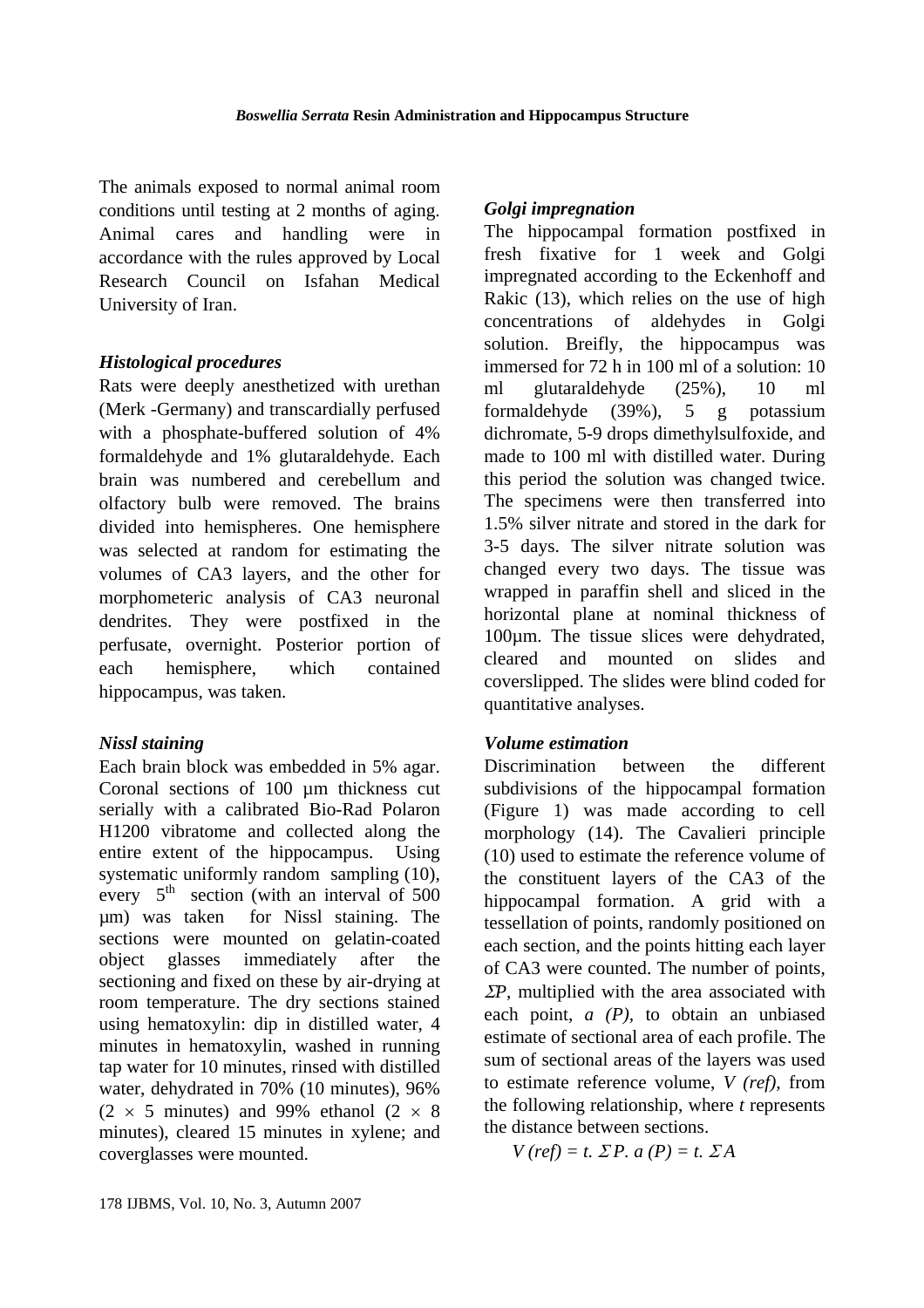

Figure 1. Low power micrograph of a 100 µm thick vibratome section through the hippocampus of a wistar rat (hematoxylin stain, broken line delineates CA3 from CA1, Scale bar =  $0.5$  mm). DG, Dentate gyrus, CA1 and CA3; Superior and inferior regions of Cornu Ammonis, respectively. o; Stratum oriens, p; Stratum pyramidale, r; Stratum radiatum+lacunosum + molecular.

#### *Morphometric analysis of CA3 dendrites*

From the CA3 pyramidal cell layer, ten pyramids were selected and pooled per animal in a single group. The criteria employed for selecting the neurons to be measured were as follows (15, 16):

(i) dark and consistent impregnation throughout the extent of dendrites, (ii) cell bodies located in the middle part of the section thickness in order to minimize branch segments cut off at the plan of the section, and (iii) relative isolation from neighboring impregnated cells in order not to have overlapping dendrites of adjacent cells. Because these criteria fulfilled solely by apical dendrities, the basal dendritic trees of pyramidal cells were not included in the estimations.

The presence of cut terminal segments on a neuron was not considered as a criterion for its exclusion from the estimations because the elimination of these neurons would have biased the sample towards smaller neurons (17). As it appeared that in the Golgi sections of experimental and control rats there was a similar percentage of cut branches (18%), the likelihood that these cut branches could have interfered with the final results is negligible (17). The dendritic trees of the CA3 pyramidal cells were drawn with the aid of a camera lucida, at a final magnification of  $\times 640$ .

#### *Number of dendritic segments per cell*

The centrifugal ordering of dendritic trees was used to estimate the number of dendritic segments per cell (18). Accordingly, order 1 assigned to the dendrites arising from the soma and the successive orders were sequentially attributed to each branching point up to the terminals. In pyramidal neurons, the same criteria used and therefore there was no distinction between oblique dendrites, apical shafts and terminal tufts. The total number of segments per cell calculated by summing the number of dendritic segments of all orders**.** 

### *Dendritic branching density*

The branching density of dendritic trees was evaluated by applying the method of concentric rings (17). The number of dendritic intersections crossing each concentric ring centered in the cell body was counted. The concentric rings were calculated at interval of 25 µm. whenever the dendrites extended beyond 375 µm (circle 15) they were included in circle 15.

#### *Statistical Analysis*

The Coefficient of Error (CE) of the individual estimates calculated according to Gundersen and Jensen (19). The Coefficient of Variation (CV) determined as described by West and Gundersen (20). The Students ttest was performed on data from the experimental and control rats. Differences were considered to be significant if  $p < 0.05$ .

### **Results**

The volumes of the different layers of the CA3 are shown in Table 1. Statistical analysis revealed a significant effect of prenatal administration of Boswellia gum resin on the volume of the layers of the CA3 hippocampal field of young offsprings. Comparisons between two groups revealed that the control rats had lower volumes than the experimental animals in all layers of CA3, i.e. Stratum Oriens, Stratum Pyramidale, and Stratum Radiatum Lacunosum Molecular (p<0.05).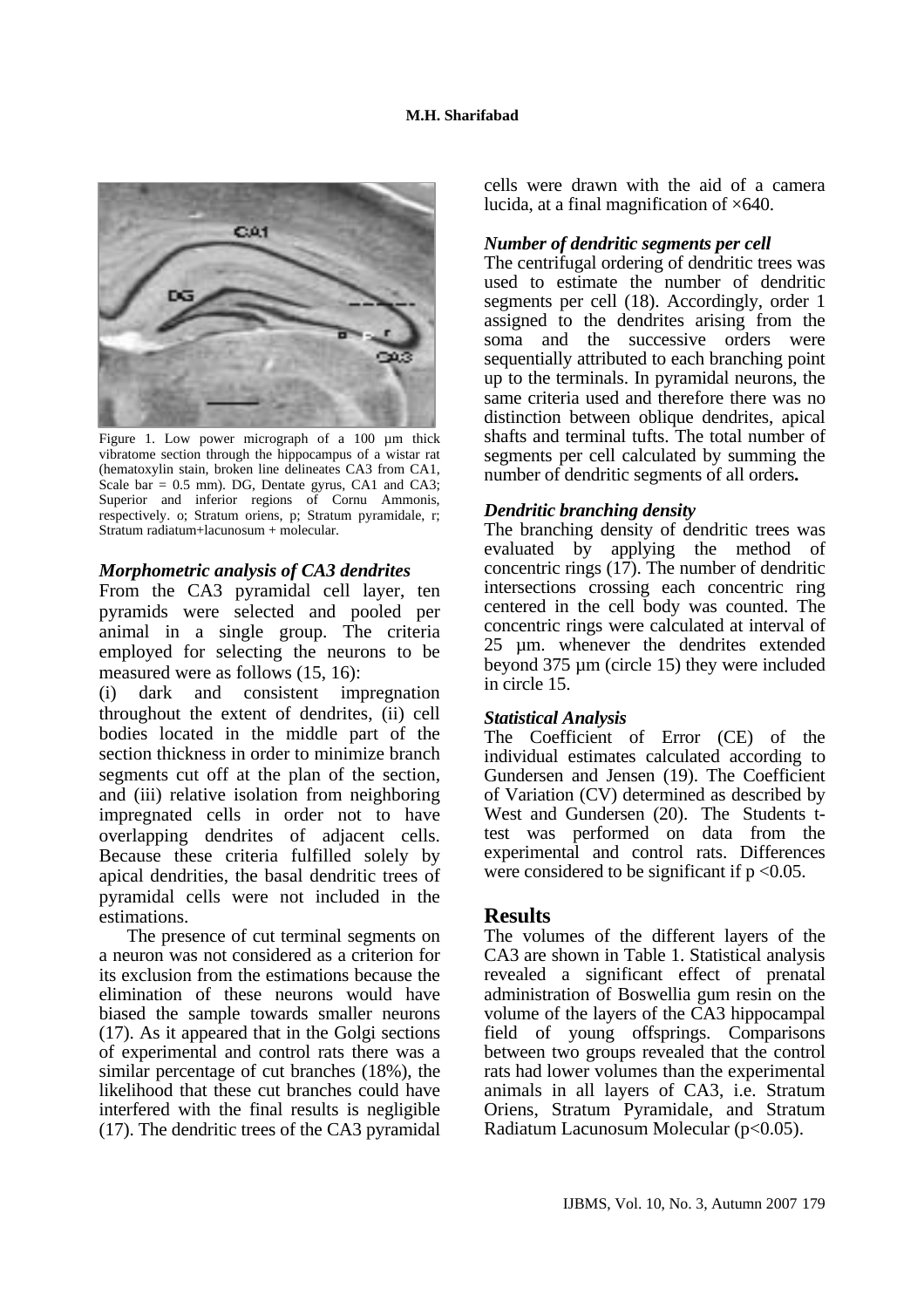#### *Boswellia Serrata* **Resin Administration and Hippocampus Structure**

Table 1. Volumes of the layers of the CA3 pyramidal cell  $(mm<sup>3</sup>)$  in experimental (prenatally Boswellia administrated) and control rats.

| Hippocampal CA3 field                      | Control $(n=8)$ |      | Experimental $(n=8)$ |      | p      |
|--------------------------------------------|-----------------|------|----------------------|------|--------|
|                                            | Mean $(CV)$     | СE   | Mean $(CV)$          | СE   |        |
| <b>Stratum Oriens</b>                      | 2.23(0.08)      | 0.03 | 2.56(0.10)           | 0.05 | < 0.05 |
| Stratum Pyramidale                         | 1.45(0.11)      | 0.03 | 1.66(0.10)           | 0.03 | < 0.05 |
| $Stratum$ Radiatum + Lacunosum + Molecular | 5.53(0.07)      | 0.05 | 6.14(0.10)           | 0.05 | < 0.05 |

Coefficients of Error (CE) is the estimated intra- animal coefficient of error

Coefficients of Variation (CV) is the observed inter-animal coefficient of variation

No areal shrinkage correction was used in the study because of the insignificant magnitude of the shrinkage and because no difference in shrinkage was found between groups (Mean areal shrinkage of 3.5% detected). The results of this study also showed that a significant impoverishment of the dendritic trees of CA3 pyramidal cells (Figure 2) was present in sections from the control group as compared to the experimental group. Comparisons between two groups revealed that the neurons of CA3 in experimental rats had more dendritic segments  $(31.25\pm3.33)$  than the controls  $(27.5 \pm 2.67)$ , p<0.05. Study of the dendritic intersections showed that the effect of maternal Boswellia treatment was significant for circles 10, 11, 12, 13, 14 and 15 (Figure 3). The number of intersections in these circles in the study group was higher than the control group  $(p<0.05)$ .



Figure 2. Photomontages of Golgi-impregnated CA3 neuron from control (A) and prenatally Boswellia administrated young rats (B). CA3 pyramidal cells from control rats display an obvious impoverishment of their terminal dendritic arborizations, when compared to similar neurons from the prenatally Boswellia administrated rats. Scale bar  $=75 \mu m$  and applies to both frames.

**CA3 pyramidal cells**



Figure 3. Graphic representation of the dendritic branching density of CA3 hippocampal neurons of experimental (prenatally Boswellia administrated young rats) and control. Vertical bars represent SEM. Circles 10, 11, 12, 13, 14 and 15, p<0.05.

#### **Discussion**

The present study demonstrated that chronic maternal administration of Boswellia gum resin in gestational period induced significant volumetric alteration in the layers of the CA3 hippocampal field in young male rats.

Quantitative morphological analysis of dendritic architecture of Golgi-impregnated CA3 hippocampal neurons also indicated that young rats whose mothers were Boswellia treated during gestation showed more dendritic branches in the CA3 pyramidal neurons.

Although the precise biological mechanism behind the Boswellia-induced neuritic enhancement is unclear, the psychopharmacological and sedative action of Boswellia gum resin (3) may help to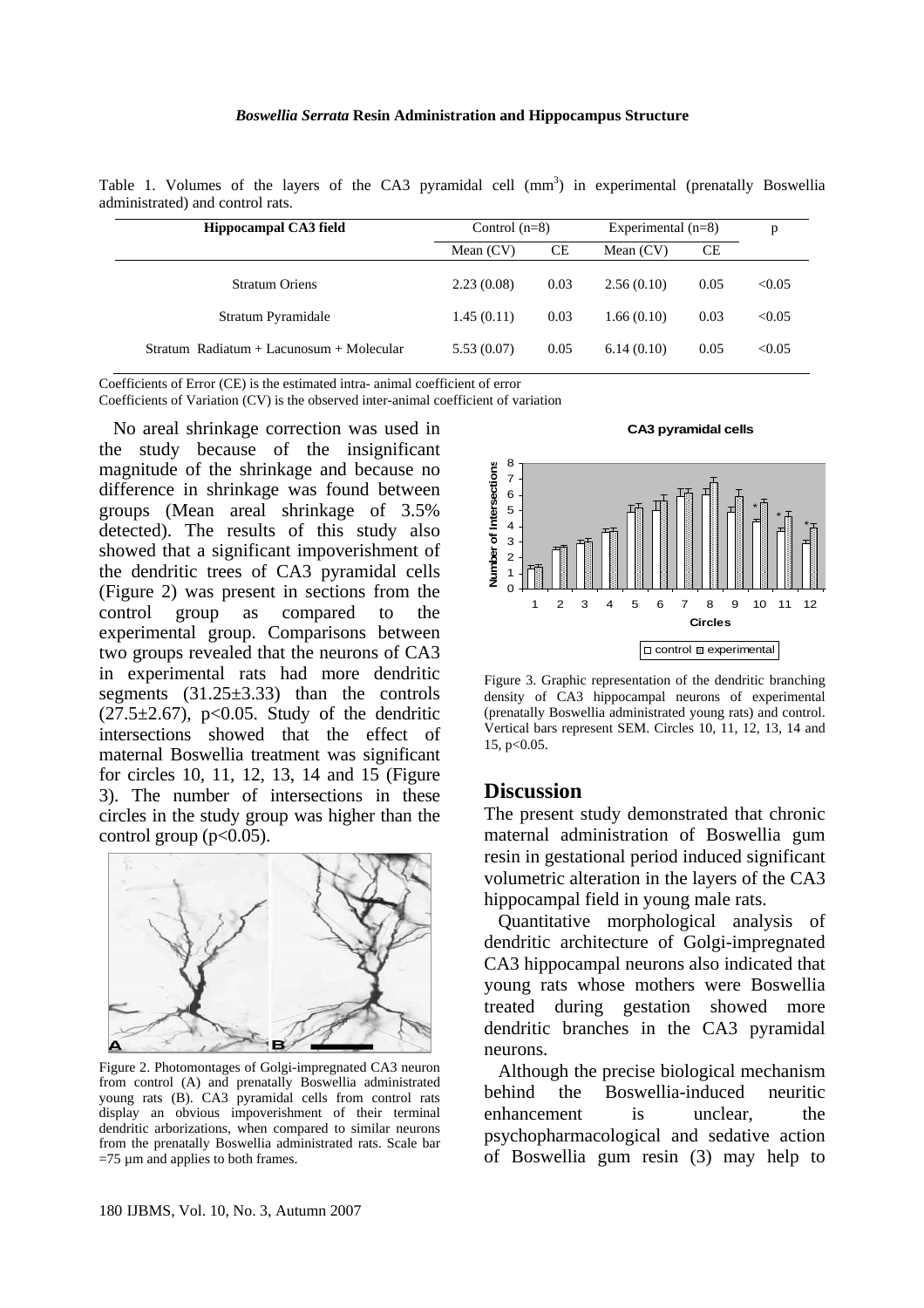explain enhancement of CA3 dendritic arborization.

These explanations can be given for the findings of present research: obvoiusly, both the experimental and control mother rats had been exposed to undesired various physical and emotional stresses (oral gavages, habitat, environmental noise exposure, fearing and so on) during pregnancy. It is well known that prenatal stress affects adversely the function and structure of hippocampus in developing and adult mammals (21, 22). For example, it is reported that prenatal noise exposure (23) or prenatal saline injection (24) produced structural alterations in the hippocampus of developing rats. Recent studies have shown that stress during pregnancy induces the morphological changes in processes of CA3 hippocampal neurons in the adult offspring (25, 26).

It is relatively easy to speculate that anxiety, stress are lessened (reversed) when the pregnant rats supplemented with Boswellia gum resin, due to Boswellia's sedative and psychopharmacologic effects (3). Consequently, a neuroprotective effect from prenatal stress by Boswellia could also be presumed. In the other word, Boswellia serrata could decrease the resulting hippocampal damage due to prenatal stress.

To date, there is no study on the effect of prenatal administration of herbal drugs on offspring's brain structure, to compare with the results of this research.

It is noteworthy that the quantitative techniques used here were sufficiently sensitive to detect even little changes in the volumes. Coefficients of error (CE) provide a standardized statistic for evaluating the precision of volume estimates derived by modern stereological techniques (27). Upon completion of the analysis, it was found that the means of CEs are for the volume estimates of the three layers of CA3 ranged from 0.03-0.05 with an overall average of 0.04. The inter-animal Coefficient of Variances (CVs) for the three regions varied from 0.07-0.11 with a mean of 0.09. The ratio  $CE^2/CV^2$  is about 0.20, indicating that the precision of the estimates may be even better than needed for optimal sampling (19).

In the earlier research, it was observed that maternal administration of *Boswellia serrata* during gestation induces significant increase in the individual somal volume of hippocampal neurons only in the CA3 (6). This finding likely reflect profound alteration in the neurites of CA3 hippocampal cell, a finding that is strongly supported by the data reported in the present study.

### **Conclusion**

Results of this study provide a neuroanatomical basis that may be relevant to the early reported enhancement of learning and memory abilities in offspring. The constituents and precise mechanism responsible for the efficacy of *Boswellia serrata* are still a matter of debate and remain to be clarified. Further studies are being conducted to investigate the mechanism of action, and side effect of this natural product**.** 

### **Acknowledgment**

We sincerely and gratefully thank the*,* Isfahan University of Medical Sciences for financial support of this project (No. 80152). We also thank Dr Fariborz Moaatar, Professor of Pharmacy Faculty of Isfahan Medical University, for the drug preparation.

### **References**

1- Duwiejua M, Zeitlin IJ, Waterman PG, Chapman J. Anti-inflammatory activity of resins from some species of the plant family Burseracea. Planta Medica 1993; 59: 6-12.

2- Huan Mt, Badmaev V, Ding Y, Liu Y, Xie JG, Ho CT. Anti-tumor and anti carcinogenic activities of triterpenoid,beta boswellic acid. Biofactors 2000; 13: 225-30.